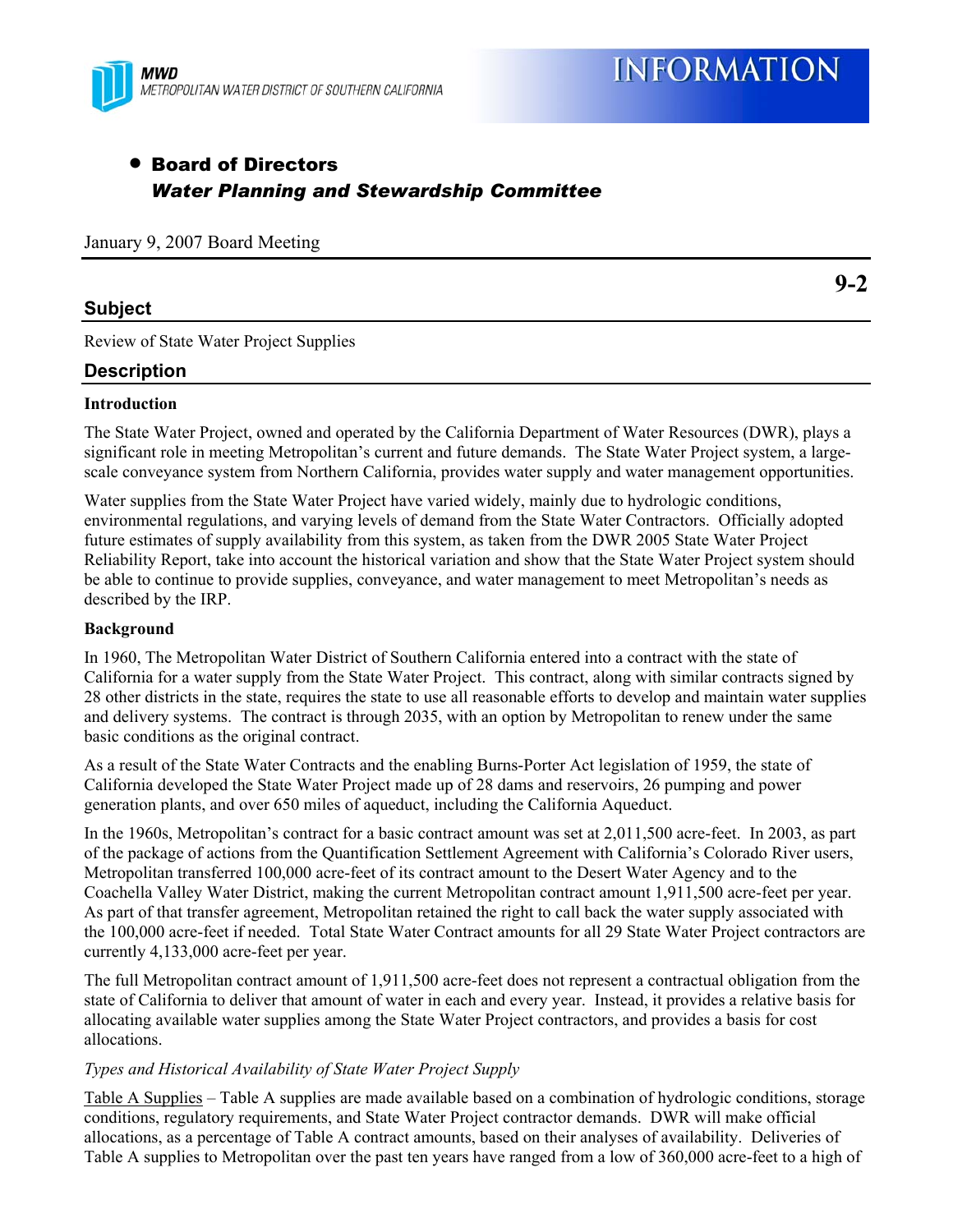approximately 1.3 million acre-feet. Historical deliveries do not necessarily reflect the amount of water available from the project. Factors such as hydrologic conditions, low demand for water, and the availability of other types of SWP supplies (see discussion below) have contributed to years of lower Table A utilization. For example, the Table A allocation for 2003 was 90 percent, meaning that Metropolitan had access to approximately 1.8 million acre-feet of Table A supply. However, actual deliveries of Table A supplies were 1.3 million acre-feet (in that year, Metropolitan also took delivery of 400,000 acre-feet of other SWP supplies, making its total SWP deliveries 1.7 million acre-feet). The following graphic shows the historical deliveries of Table A supplies.



Article 21 Supplies – Article 21 supplies are made available to contractors when hydrologic and system storage conditions allow for unscheduled supplies in addition to scheduled Table A amounts to be delivered to State Water Project contractors who request these supplies. These supplies are made available on the basis of relative Table A amounts among the participating contractors when the demand for this water is greater than the supplies. These supplies are generally available on a short-term interruptible basis when surplus supplies are available in the Delta and San Luis Reservoir Storage is full. Deliveries of Article 21 supplies to Metropolitan have ranged from approximately 10,000 acre-feet to 200,000 acre-feet. The following graphic shows the historical delivery of Article 21 supplies to Metropolitan.



Turnback Pool Supplies – Turnback Pool supplies are made available when a State Water Project contractor is unable to use its allocated Table A water supply. The contractor has the ability to sell that supply in a "pool" to other contractors who can then purchase these supplies. These supplies are made available on the basis of relative Table A amounts among the buyer contractors when the demand for this water is greater than the supplies. Deliveries of Turnback Pool supplies to Metropolitan have ranged from approximately 6,500 acre-feet to 17,000 acre-feet. The following graphic shows the historical deliveries of Turnback Pool supplies to Metropolitan.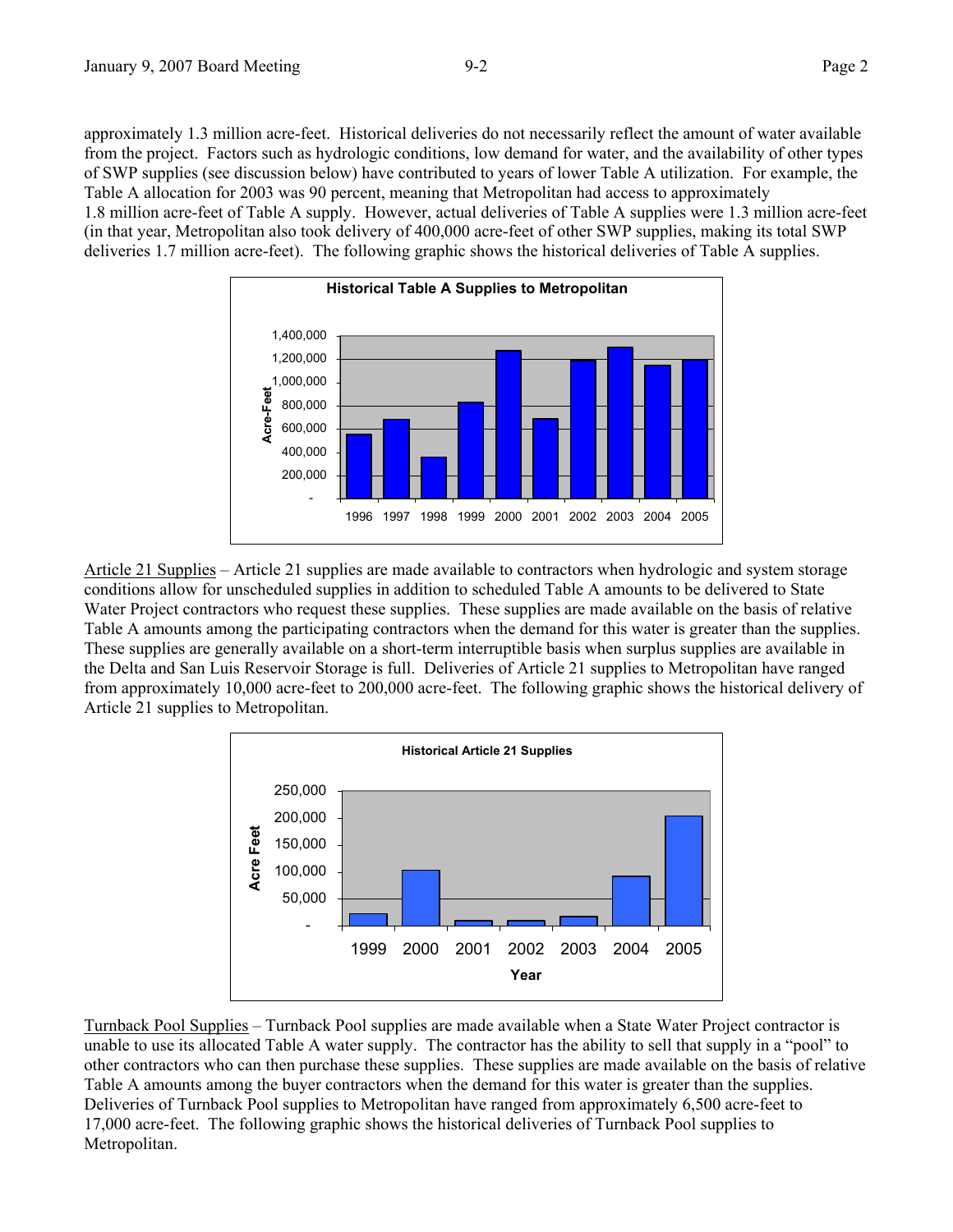

Deferred Deliveries and Carryover Storage – The State Water Contract allows the State Water Project contractors to carry over a portion of their allocated Table A water supplies in a given year for delivery during the next year. Contractors are able to carry over up to the lesser of 50 percent of their Table A amounts and 200,000 acre-feet. Because of the quantity of its Table A amount, Metropolitan can carry over up to 200,000 acre-feet. Over the past two years, Metropolitan has also made agreements with Desert Water Agency and Coachella Valley Water District. Collectively, an additional 85,000 acre-feet of storage have been made available through this contract provision. Metropolitan also has the ability to defer water deliveries when it chooses to delay previously scheduled groundwater spreading or has an outage within its own water distribution system. Additionally, if State Water Project facilities are not available to make scheduled deliveries to Metropolitan, that water can be rescheduled to the following year.

Flexible Storage – The State Water Contract allocates the use of storage capacity in the terminal reservoirs of the State Water Project to the contractors who participate in the repayment of capital costs for those facilities. Metropolitan has access to a total of 218,940 acre-feet of storage capacity in Castaic Lake and Lake Perris. The use of these reservoirs was discussed in the November 13, 2006 Board Letter titled "Review of Water Storage and Transfer Programs".

## **Estimates of Future State Water Project Supplies**

Periodically, DWR prepares a State Water Project Reliability Report for use by the State Water Project contractors. This Report represents the best estimate for the range of future supplies available from the State Water Project. Modeling support for this Report incorporates updated assumptions and operating conditions and criteria. The most recent report was released in 2005. The Report shows that future Table A deliveries are projected to range from five percent of Table A amounts to 100 percent of Table A amounts, with an average delivery availability of 77 percent of Table A. The Report also identified an additional 150,000 AF that could be made available to the Contractors in a critically dry year (approximately 75,000 AF of this would be available to Metropolitan). Finally, the Report shows that total future Article 21 availability is projected to range from zero to 547,000 acre-feet, with Metropolitan having access to nearly half of that supply based on its proportionate Table A amount.